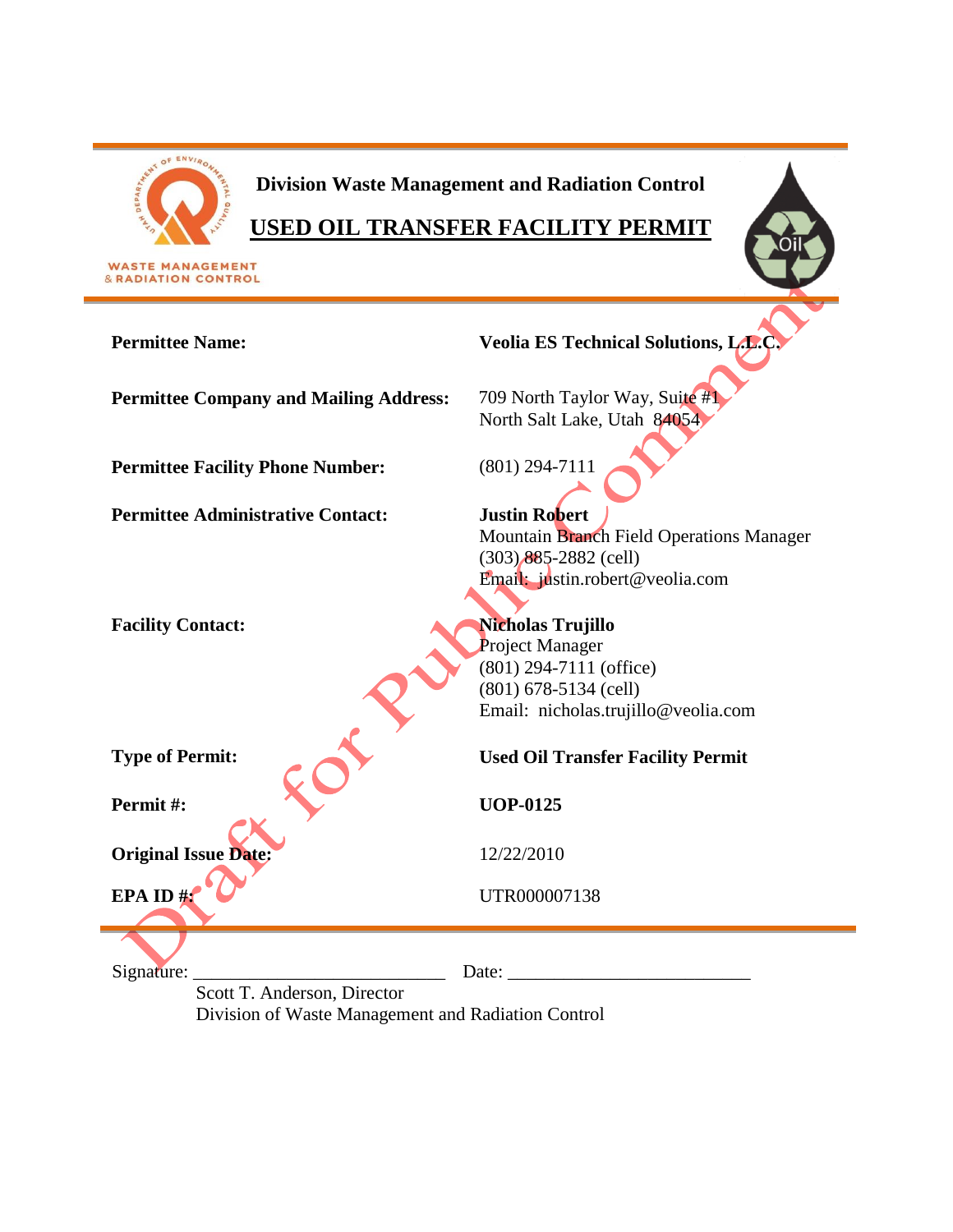## **I.A. Effect of Permit**

- I.A.1. Veolia ES Technical Solutions, L.L.C. (hereafter referred to as "the Permittee") is hereby authorized to operate a Used Oil Transfer Facility located at 709 North Taylor Way, Suite #1 in North Salt Lake, Utah, 84054 in accordance with all applicable requirements of R315-15 of the Utah Administrative Code (UAC) and the Used Oil Management Act (the Act) 19-6-701 et. seq., Utah Code Annotated and this Permit.
- I.A.2. This Permit shall be effective for a term not to exceed ten years in accordance with the requirements of R315-15-15 of the Utah Administrative Code.
- I.A.3. Attachments incorporated by reference are enforceable conditions of this permit, as are documents incorporated by reference into the attachments. Language in this permit supersedes any conflicting language in the attachments or documents incorporated into the attachments.

#### **I.B. Permit Revocation**

I.B.1. Violation of any permit condition or failure to comply with any provision of the applicable statutes and rules shall be grounds for enforcement actions, including revocation of this Permit. The Director shall notify the Permittee in writing of his intent to revoke this Permit.

# **I.C. Permit Modification**

- I.C.1. The Permittee may request modifications to any item or activity covered by this Permit by submitting a written permit modification request to the Director. If the Director determines the modification request is substantive, a public hearing, a 15-day public comment period, or both may be required before a decision by the Director on the modification request. Implementing a substantive modification prior to the Director's written approval constitutes a violation of the Permit and may be grounds for enforcement action or permit revocation.
- I.C.2. The Director may modify this Permit as necessary to protect human health and the environment, because of statutory or regulatory changes or because of operational changes affecting this Permit.

# **I.D. Spill Prevention, Emergency Controls, and Maintenance**

- I.D.1. The Permittee shall maintain and operate the transfer facility, including all used oil transportation vehicles, storage units, containers, tanks and associated equipment to minimize the possibility of fire, explosion or sudden or non-sudden release of used oil to air, ground, soil, surface and groundwater and sewer systems.
- I.D.2. The Permittee shall inspect and maintain used oil equipment containers, and storage units on a weekly basis to ensure compliance with this section. Electronic documentation of inspection is acceptable.
- I.D.3. In the event of a release of used oil, the Permittee shall comply with the Emergency Controls and reporting requirements specified in R315-15-9 Utah Administrative Code and the Permittee's Emergency Spill Plan (Attachment 1).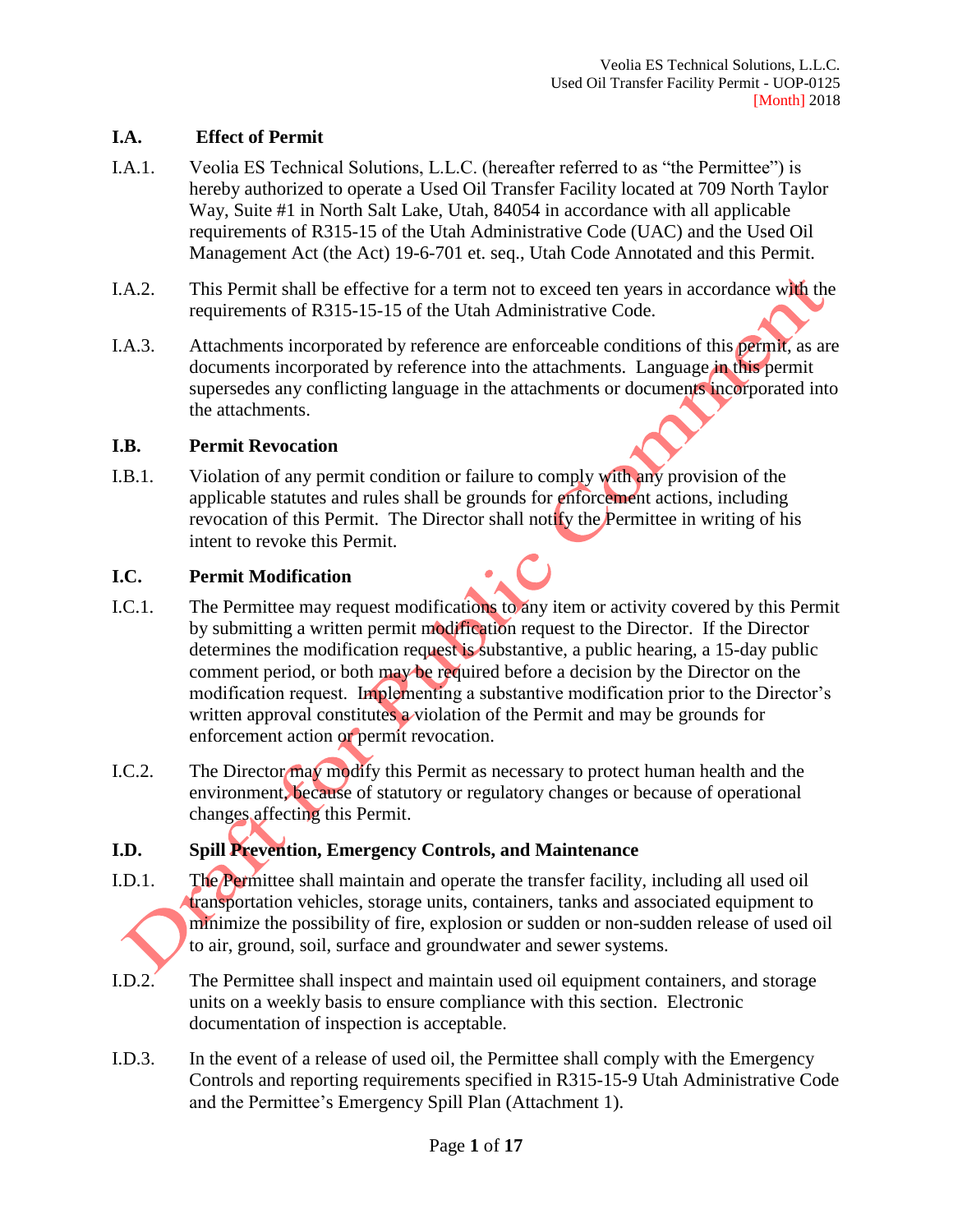- I.D.4. It shall not constitute a defense for the Permittee in an enforcement action that it would have been necessary to halt or reduce the Permittee business activity in order to maintain compliance with the conditions of this permit and Attachments.
- I.D.5. The Permittee is subject to all applicable Spill Prevention, Control and Countermeasures as defined in 40 CFR 112.

#### **I.E. Record Retention**

- I.E.1. The Permittee shall maintain all applicable used oil records required by R315-15 of the Utah Administrative Code and this Permit at the Permittee's office located at 709 North Taylor Way, Suite #1 in North Salt Lake, Utah.
- I.E.2. All records shall be readily accessible for inspection by representatives of the Director. Records may be in a hard copy or electronic format. Records shall be maintained for a minimum of three years.

# **I.F. Tracking**

- I.F.1. The Permittee shall keep documentation of each used oil load received, transferred, and delivered to verify storage periods.
- I.F.2. The Permittee's facility acceptance records shall document the permitted transporter's name, address, EPA identification number, date of acceptance, and signature of the transporter. Acceptance records may include a separate loading sheet that is signed or initialed and includes the original shipping document number, date of delivery and amount of used oil accepted.
- I.F.3. The Permittee's facility shipping records shall document the transfer of used oil to a permitted used oil transporter, transfer facility, burner, or processor. This record shall have the company name, address, and EPA identification number of the entity receiving the used oil. Both the Permittee and the receiving facility (dated upon receipt) shall sign the shipping record if located in Utah. Intermediate rail transporters are not required to sign the record of delivery.

# **I.G. Sampling and Analyses**

I.G.1. The Permittee shall follow all sampling and analytical procedures in Condition II.D and Attachment 2 (Sampling and Analysis Plan) when conducting used oil sampling and analytical testing to meet the requirements of R315-15 of the Utah Administrative Code and this Permit.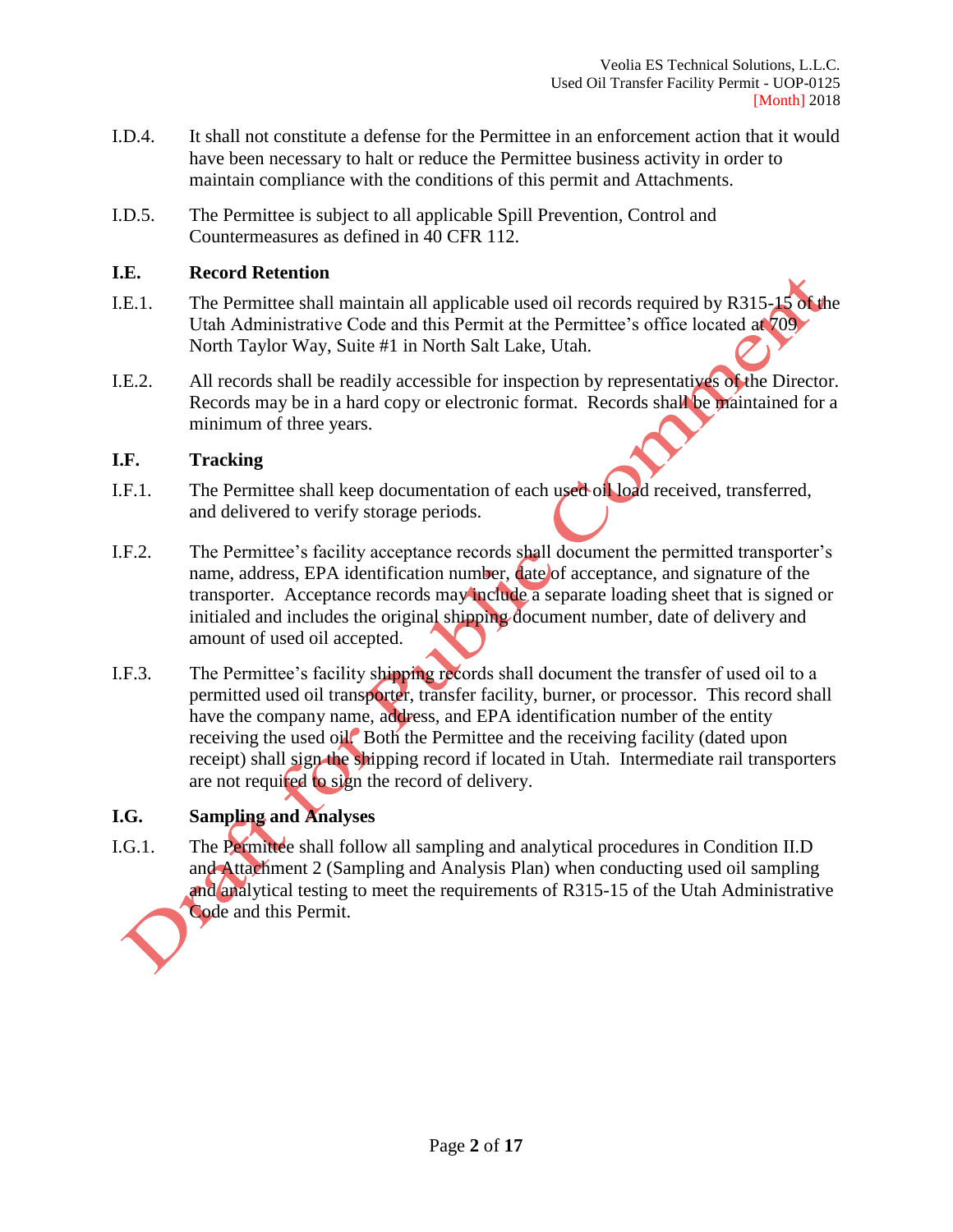## **I.H. Prohibited Waste**

- I.H.1. Used oil that has been mixed with hazardous waste as defined by R315-261 of the Utah Administrative Code or PCBs as defined by R315-15-1.7(e) of the Utah Administrative Code shall no longer be managed as used oil and shall be subject to applicable hazardous waste and PCB-contaminated waste rules.
- I.H.2. Used oil shall not be stored in tanks, containers or storage units that previously stored hazardous waste unless these tanks, containers and storage units have been cleaned in accordance with R315-261-7 of the Utah Administrative Code.
- I.H.3. The Permittee shall not place, manage, discard or otherwise dispose of used oil in any manner specified in R315-15-1.3 of the Utah Administrative Code.

#### **I.I. Waste Characterization and Disposal**

- I.I.1. The Permittee shall properly characterize used oil waste related materials to determine if the wastes are hazardous or non-hazardous in accordance with R315-15-8 of the Utah Administrative Code and mange accordingly.
- I.I.2. The Permittee shall maintain records showing characterization, handling and disposal of waste generated at the facility.

#### **I.J**. **Used Oil Storage**

- I.J.1. The Permittee shall not store used oil longer than 35 days without first obtaining a processor permit for that storage location.
- I.J.2. The Permittee shall have secondary containment for all storage units, containers, tanks, transportation vehicles, and associated piping in accordance with R315-15-4.6 of the Utah Administrative Code.
- I.J.3. The Permittee shall not store used oil in units other than tanks, containers or units subject to regulations under R315-265 or R315-264 of the Utah Administrative Code.
- I.J.4. The Permittee shall label all used oil containers, tanks and, when applicable, associated piping with the words "Used Oil."

# **I.K. Liability and Financial Requirements**

- I.K.1. The Permittee shall be financially responsible for cleanup and closure costs, general liabilities, and environmental pollution legal liability for bodily or property damage to third parties resulting from the release of use oil in accordance with R315-15-10 through 12 of the Utah Administrative Code and this Permit.
- I.K.2. The Permittee shall provide documentation of financial responsibility, for cleanup and closure, environmental pollution legal liability, and general liability coverage annually to the Director for review and approval by March 1 of each reporting year or upon request by the Director.
- I.K.3. The Permittee shall receive written approval from the Director for any changes in the extent, type (e.g., mechanism, insurance carrier, or financial institution) or amount of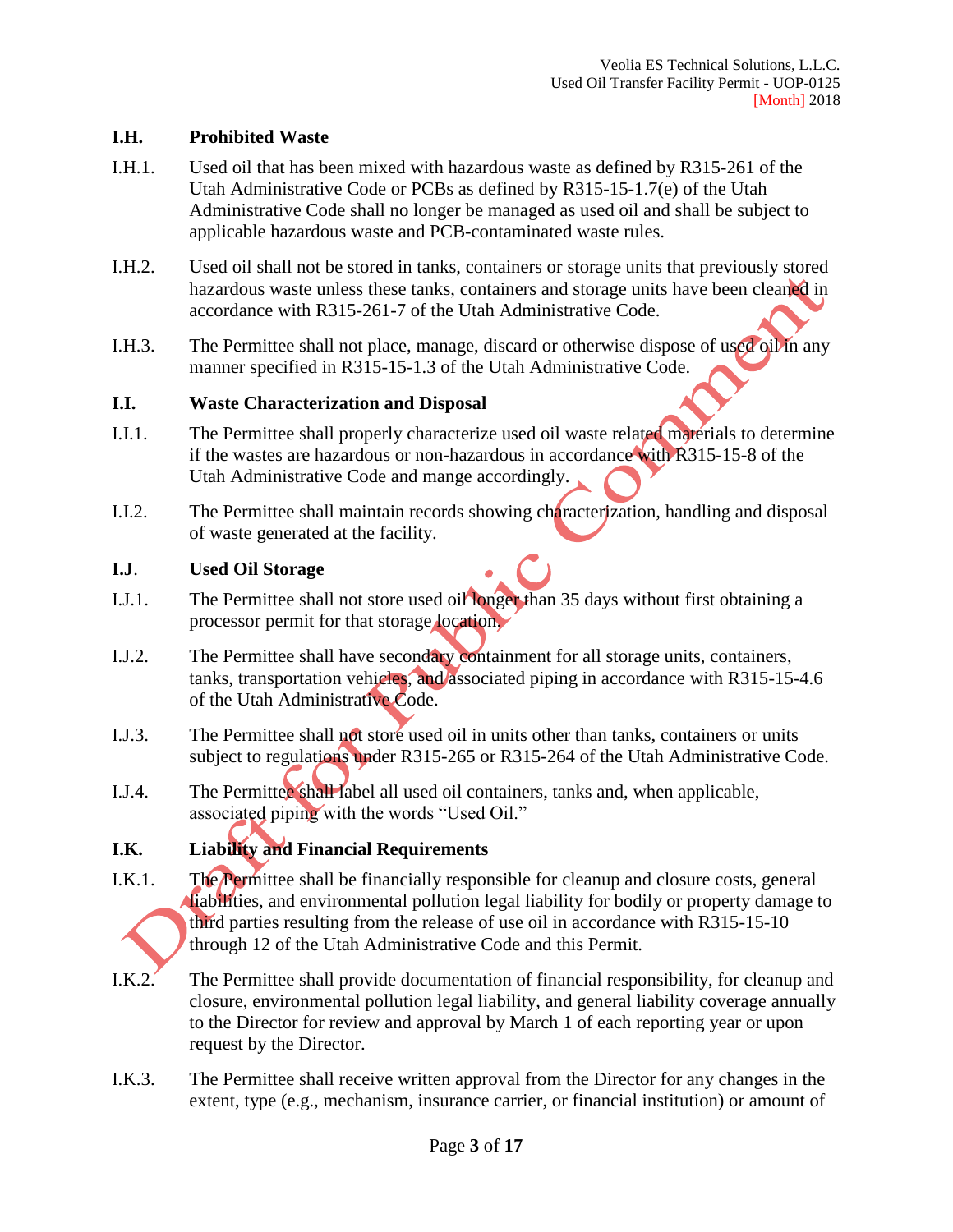the environmental pollution legal liability or financial assurance mechanism for coverage of physical or operational conditions at the facility that change the nature and extent of cleanup and closure costs. The Permittee shall receive approval from the Director prior to implementation of these changes.

# **I.L. Cleanup and Closure Plan**

- I.L.1. The Permittee shall update its closure plan cost estimates and provide the updated estimated to the Director, in writing, within 60 days following a facility modification that causes an increase in the financial responsibility required under R315-15-10 of the Utah Administrative Code. Within 30 days of the Director's written approval of a permit modification for the cleanup and closure plan that would result in an increase cost estimate, the owner or operator shall provide to the Director the information specified in R315-15-11.2(b)(2) of the Utah Administrative Code and Condition II.G of this Permit.
- I.L.2. The Permittee shall initiate closure of the facility within 90 days after the Permittee receives the final volume of used oil or after the Director revokes the Permittee's Transfer Facility Permit in accordance with the requirements of R315-15-11.3 of the Utah Administrative Code and this Permit.
- I.L.3. Within 60 days of completion of cleanup and closure, the Permittee shall submit to the Director, by registered mail, a certification that the facility has been closed in accordance with R315-15-11.4 of the Utah Administrative Code and the specifications of the approved cleanup and closure plan. An independent, Utah-registered professional engineer and the Permittee shall sign the closure certification.
- I.L.4. Additional sampling and remediation may be required by the Director to verify that cleanup and closure has been completed according to R315-15 of the Utah Administrative Code.

# **I.M. Used Oil Handler Certificate**

I.M.1. In accordance with R315-15-4 of the Utah Administrative Code, the Permittee shall not operate as a used oil transfer facility without obtaining annually a Used Oil Handler Certificate from the Director. The Permittee shall pay a used oil handler fee, pursuant to Utah Code 63J-1-504, by December 31 of each calendar year to receive certification for the upcoming calendar year.

# **I.N. Inspection and Inspection Access**

- I.N.1. Any duly authorized employee of the Director may, at any reasonable time and upon presentation of credentials, have access to and the right to copy any records relating to used oil and to inspect, audit or sample. The employee may also make record of the inspection by photographic, electronic, audio, video or any other reasonable means to determine compliance.
- I.N.2. The authorized employees may collect soil, groundwater or surface water samples to evaluate the Permittee's compliance.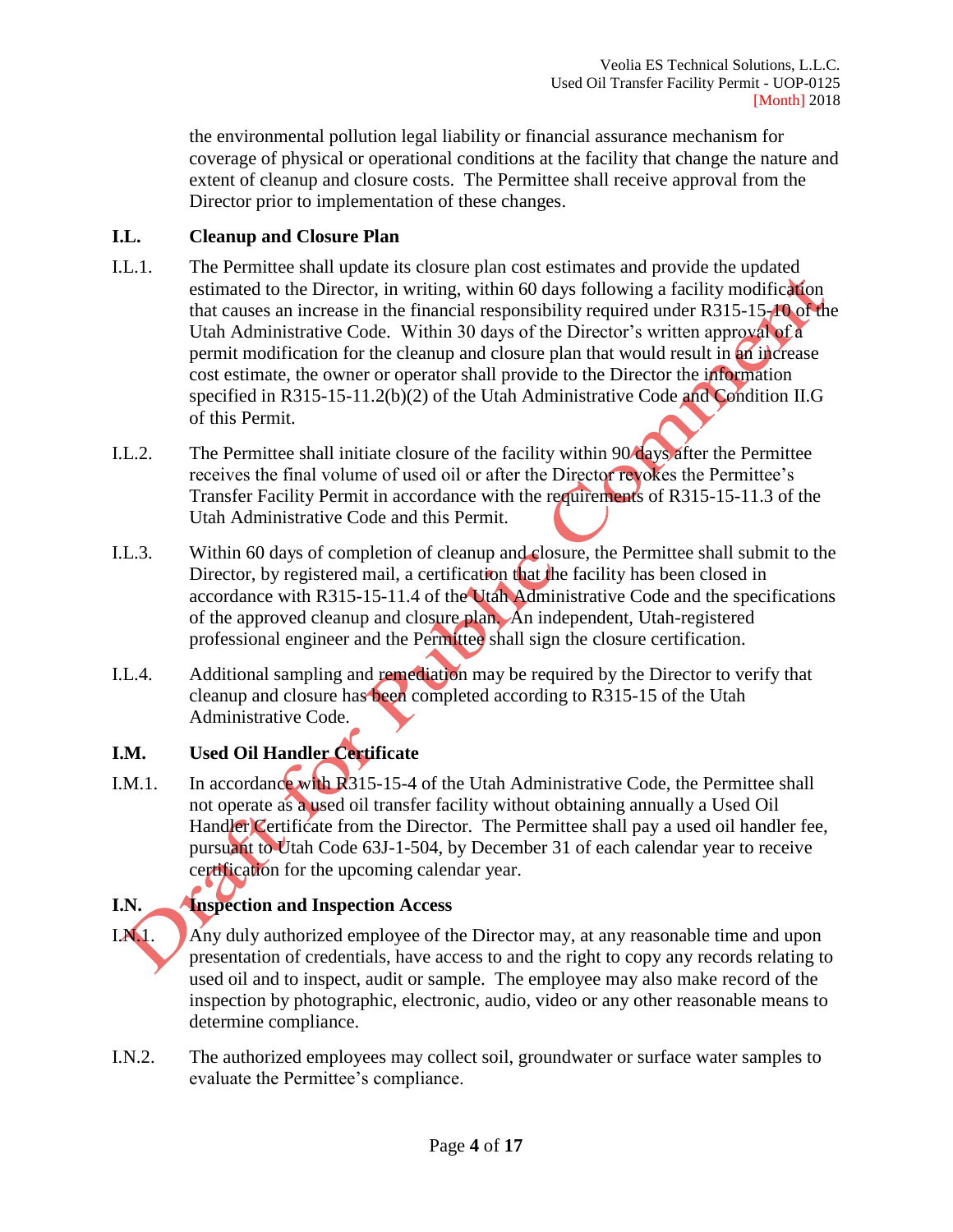I.N.3. Failure to allow reasonable access to the property by an authorized employee may constitute "denial of access" and may be grounds for enforcement action or permit revocation.

#### **I.O. Annual Report**

I.O.1. As required by R315-15-13.4 of the Utah Administrative Code, the Permittee shall prepare and submit an Annual Report to the Director by March 1 of the following year using Form UO 004 (Annual Report for Used Oil Transfer Facilities) describing the Permittee's used oil activities in Utah. The Annual Report shall also include all financial assurance documentation required by Form UO 004.

#### **I.P. Other Laws**

I.P.1. Nothing in this Permit shall be construed to relieve the Permittee of his obligation to comply with any Federal, State or local law.

#### **I.Q. Enforceability**

I.Q.1. Violations documented through the enforcement process pursuant to Utah Code Annotated 19-6-112 may result in penalties in accordance with R315-102 of the Utah Administrative Code.

I.R.1. File permit is effective on the date I.R.1. The permit is effective on the date of signature by the Director.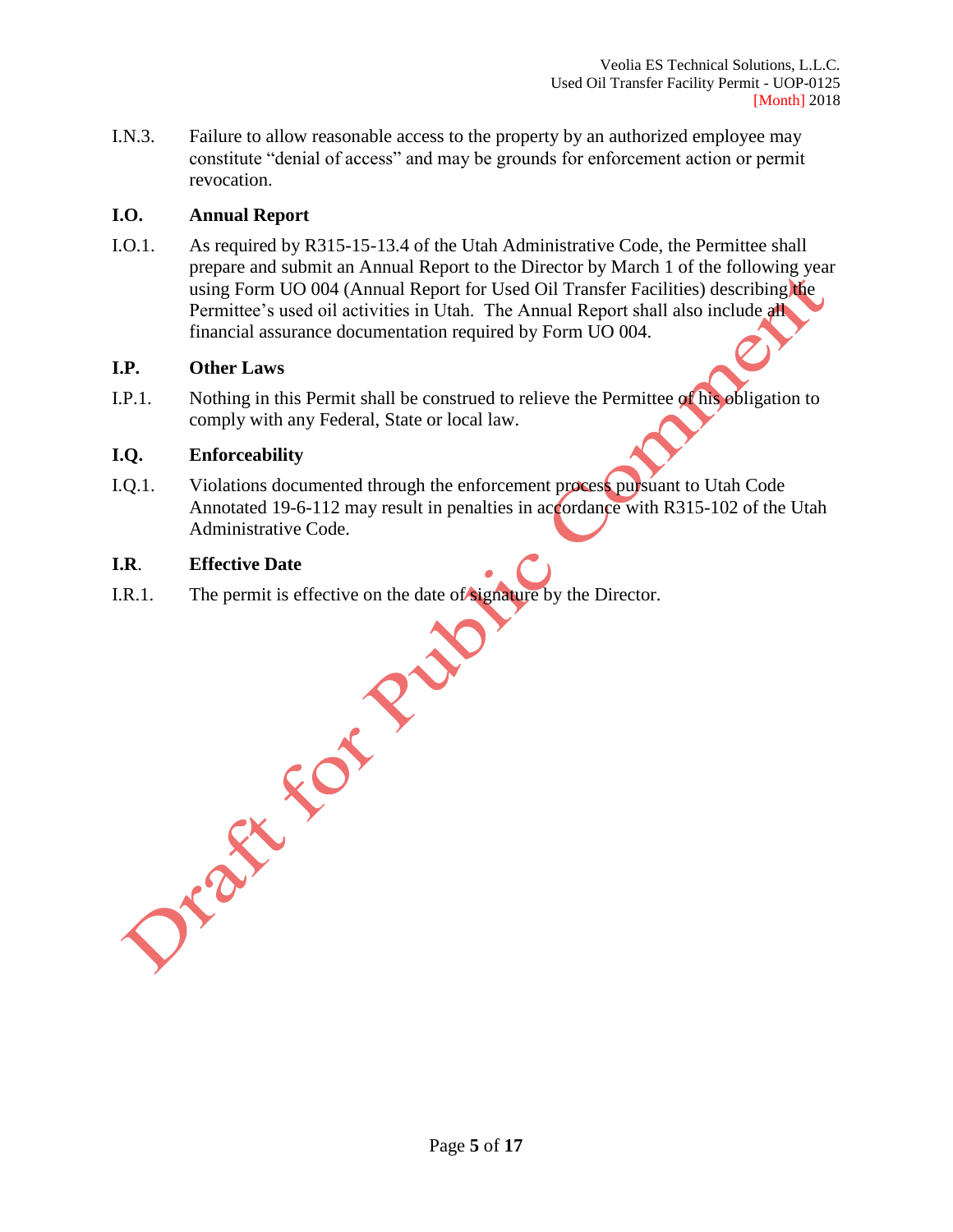#### **II.A. Used Oil Transfer Facility Operations**

- II.A.1. The Permittee is authorized to store 4,400 gallons of used oil which includes undrained used oil filters, in non-bulk containers for up to 35 days at 709 North Taylor Way, Suite #1 in North Salt Lake, Utah (Attachment 3 – General Site Plan).
- II.A.2. Storage in tanks or vehicles longer than 35 days is prohibited.
- II.A.3. The Permittee shall only accept shipments of used oil from Utah permitted used oil transporters.
- II.A.4. The Permittee shall verify, at the time of acceptance, that the transporter delivering the used oil has recorded the halogen content of the used oil on the shipping documents.
- II.A.5. The Permittee is not required to conduct further testing on used oil received from a Utah-registered used oil marketer if the marketer provides, at the time of acceptance, analytical data results documenting that the used of the been tested for the parameters in R315-15-1.2 of the Utah Administrative Code.
- II.A.6. If the transporter has not documented the halogen content on the shipping records, then the Permittee shall determine the halogen content of the shipment of used oil received at the facility, prior to acceptance.
- II.A.7. The Permittee is allowed to accept shipments of used oil, as defined in R315-15- 1.7(d) of the Utah Administrative Code, with halogen contents less than 1,000 ppm. Used oil with halogen concentrations between 1,000 ppm and 4,000 ppm may only be accepted from transporters if any one of the following conditions is met:
- II.A.7.a. The Permittee rebuts the hazardous waste presumption in accordance with R315-15- 1.1(b)(ii) of the Utah Administrative Code and Attachment 2 or there is analytical data accompanying the shipment documenting that the rebuttable assumption requirements of  $R_{3}^{3}$ 15-15-1.1(b)(ii) of the Utah Administrative Code have been satisfied.
- II.A.7.b. The Permittee can verify that the used oil is solely from a Very Small Quantity Generators (VSQG).
- II.A.7.c. The used oil shipment is comprised solely of a "Do-It-Yourselfer" used oil from a Utah Used Oil Collection Center.
- II.A.8. The Permittee shall determine the halogen content by collecting a representative sample in accordance Attachment 4 (Sample Collection Procedures) and then screening the used oil sample for halogens, or by submitting the sample to a Utahcertified laboratory for analysis in accordance with the analytical requirements of Attachment 2 (Sampling and Analysis Plan)*.*
- II.A.8.a. The Permittee shall then record the results of the halogen testing on the shipping document prior to shipment from the facility.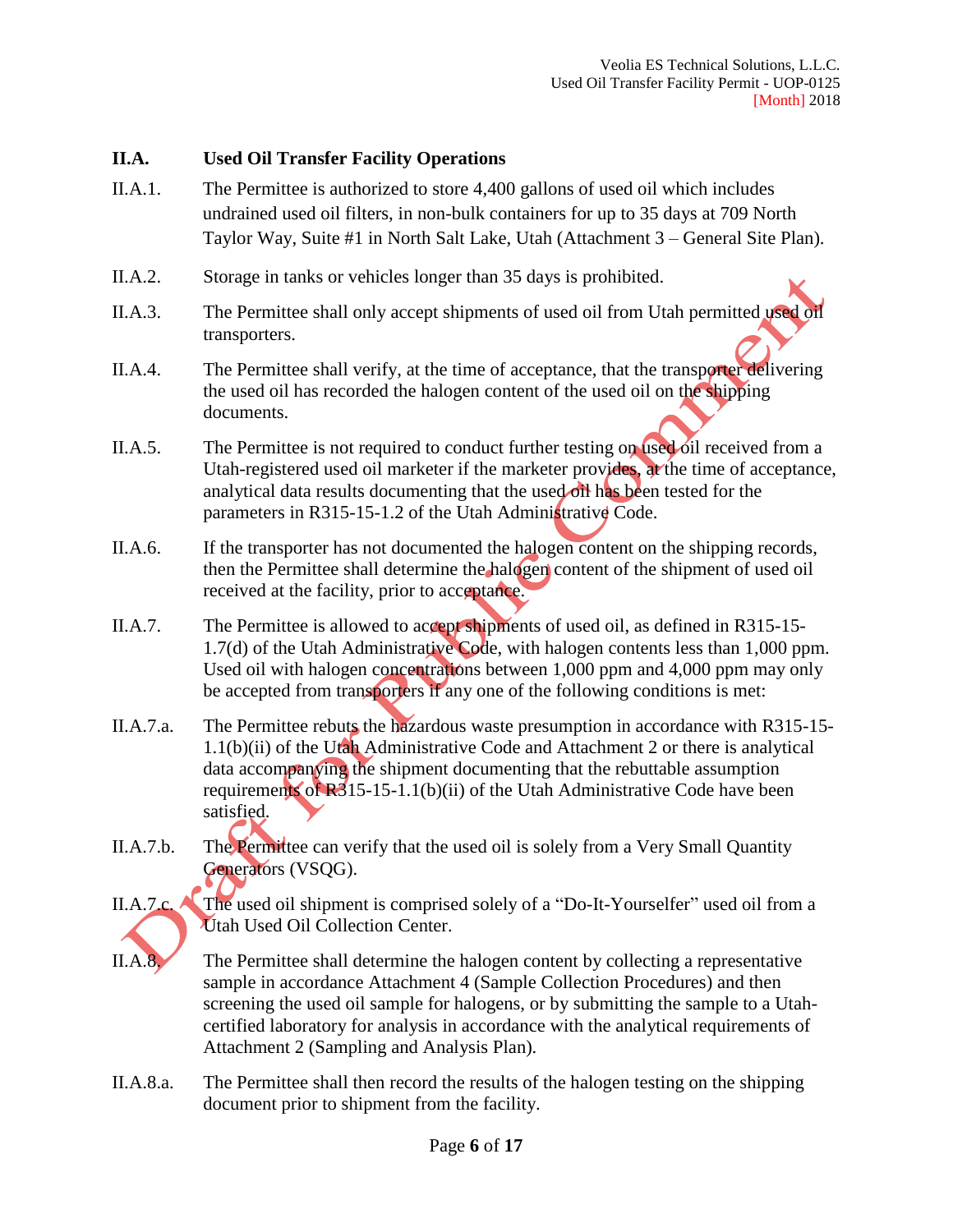- II.A.9. Used oil recovered from oily water shall be managed as used oil in accordance with R315-15 of the Utah Administrative Code and this Permit.
- II.A.10. The Permittee shall not accept or store used oil with PCB concentrations greater than or equal to 50 mg/kg (ppm) unless the Permittee complies with TSCA regulations 40 CFR 761. Used oils containing PCB concentrations greater than or equal to 2 mg/kg but less than 50 mg/kg are subject to both R315-15 of the Utah Administrative Code and 40 CFR 761.

## **II.B. Used Oil Loading and Unloading Requirements**

- II.B.1. The Permittee shall secure the vehicle by positioning wheel chocks and applying the emergency brakes before loading or unloading used oil from transportation vehicles.
- II.B.2. The Permittee shall inspect all drums for any damage prior to loading into or unloading from transportation vehicles.
- II.B.3. The Permittee shall ensure the amount of used oil to be loaded does not exceed the capacity of the transportation vehicle.

#### **II.C. Used Oil Storage**

II.C.1. The Permittee shall only store used oil containers in the container storage areas in the main facility warehouse (Attachment  $3$  – General Site Plan) as described in Table II.C.

# **Table II.C: Description of Used Oil Container Storage Areas.**

| <b>Storage Area</b>       | <b>Capacity</b><br>(gallons) | <b>Container Type</b>                                               | <b>Storage Area</b><br><b>Locations</b> |
|---------------------------|------------------------------|---------------------------------------------------------------------|-----------------------------------------|
| Bays 1-4 and Dock<br>Area | 4,400                        | Steel/Poly Drum or Tote (non-bulk)<br>containers up to 500 gallons) | Main Warehouse                          |

Maximum facility used oil storage capacity  $= 4,400$  gallons

II.C.2. The Permittee shall conduct weekly inspections of used oil storage areas, containers, storage areas, security controls (i.e. fences, warehouse locks), and safety equipment  $(i.e., fire$  extinguishers, PPE, spill kits and first aid kits). The Permittee shall document inspections using the paper or electronic documents.



II.C.3. The Permittee shall document the inspector's name, the time and date of the inspection and the condition facility security measures, safety equipment and the storage containers and the secondary containment systems.

II.C.4. The Permittee shall document in the inspection record any issues discovered during the inspections (e.g. leaking containers) and any actions taken by the Permittee to resolve these issues.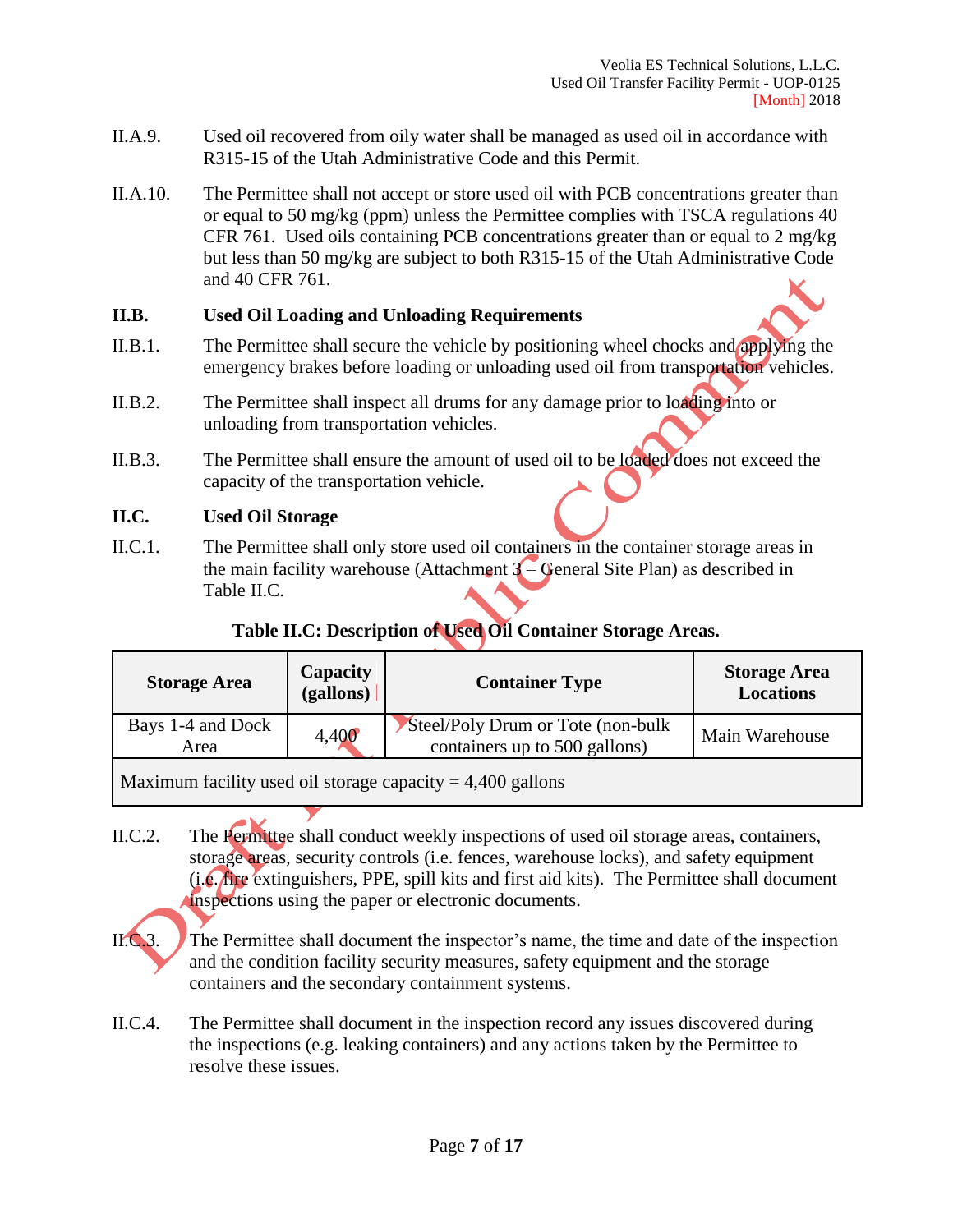## **II.D Used Oil Sampling and Analysis**

II.D.1. The Permittee shall sample used oil accepted at the facility when required by Condition II.A of this Permit in accordance with the requirements of the Attachment 2 (Sampling and Analysis Plan) and Attachment 4 (Sample Collection Procedures).

## **II.E. Used Oil Training**

- II.E.1. The Permittee shall train handlers of used oil in accordance with R315-15-4 of the Utah Administrative Code and the requirements of this Permit. New employees may not manage or process used oil without a trained employee present until used oil training is completed.
- II.E.2. Employee training shall include documentation that the following topics were covered: identification of used oil, recordkeeping requirements and facility used oil procedures for handling, transporting, sampling and analysis, emergency response, spill reporting and personal safety.
- II.E.3. The Permittee shall provide, at a minimum, an annual used oil-training refresher course for employees handling used oil. Additional training is required if the Permittee changes used oil handling procedures.
- II.E.4. The Permittee shall keep training records for each employee for a minimum of three years. Employees and supervisors shall sign and date training attendance sheets to document class attendance.
- II.E.5. Employees collecting and performing field halogen testing shall be trained and shall demonstrate competence in collecting a representative used oil sample and testing for halogens using a CLOR-D-TECT<sup>®</sup> kit prior to fieldwork.

# **I.F. Spill Response, Remediation, and Reporting**

- II.F.1. In accordance with  $R315-15-9.1(a)$  of the Utah Administrative Code, the person responsible for a spill shall immediately take appropriate action to minimize the threat to human health and the environment. The Permittee shall notify the DEQ Hotline at (801) 536-4123 if the spill is greater than 25 gallons or for smaller spills that pose threat to human health or the environment.
- II.F.2. Responders shall take action to prevent a spill from spreading by utilizing absorbent, booms, pads, rags or other appropriate materials.
- 

II.F.3. Once the material is containerized, a waste determination shall be made to determine the material's disposition.

- II.F.4. The Permittee is responsible for the material release and shall recover oil and remediate any residue from the impacted soils, water, or other property, or take any other actions as required by the Director until there is no longer a hazard to human health or the environment.
- II.F.5. All costs associated with the cleanup shall be at the expense of the Permittee.
- II.F.6. The Permittee shall maintain spill cleanup kits in the used oil storage areas.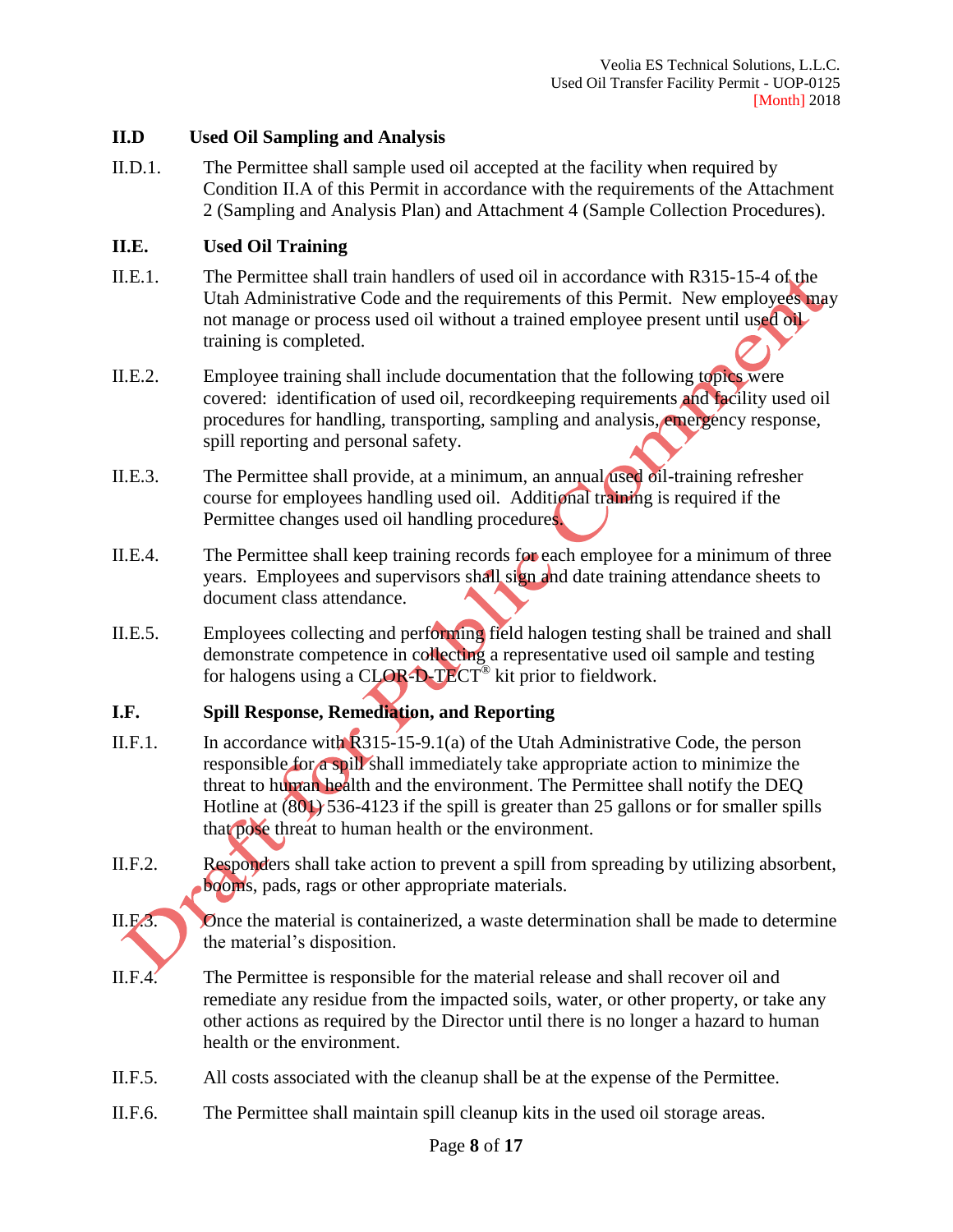- II.F.7. Facility spill kits shall contain, at a minimum, the equipment listed in Attachment 1 (Emergency Spill Plan) of this Permit. The Permittee shall conduct and document weekly inspection of the spill kits.
- II.F.8. The Permittee shall report all relevant information, including the amount of waste generated from cleanup efforts, the characterization of the waste (i.e. hazardous or non-hazardous), final waste determination, and disposal records. The report shall also include actions taken by the Permittee to prevent future spills.
- II.F.9. In accordance with R315-15-9.4 of the Utah Administrative Code, the Permittee shall submit to the Director a written report within 15 days of any reportable release of used oil.

#### **II.G. Facility Closure**

- II.G.1. The Permittee shall evaluate potential impacts of used oil operations on the surrounding soil, groundwater and surface water in accordance with R315-15-11 of the Utah Administrative Code and implement the closure plan in Attachment 5 (Facility Closure Plan and Closure Cost Estimate). The Permittee shall be responsible for any cleanup of any used oil contamination that has migrated beyond the facility property boundaries in accordance with  $R_{315-15-11(d)}$  of the Utah Administrative Code.
- II.G.2. Closure shall include, but not be limited to, used oil storage areas, loading docks, sumps, ancillary equipment and piping, and any contaminated soil or groundwater contaminated from used oil activities at the site. The Permittee shall implement closure in the manner described in the Attachment 5 (Facility Closure Plan and Closure Cost Estimate).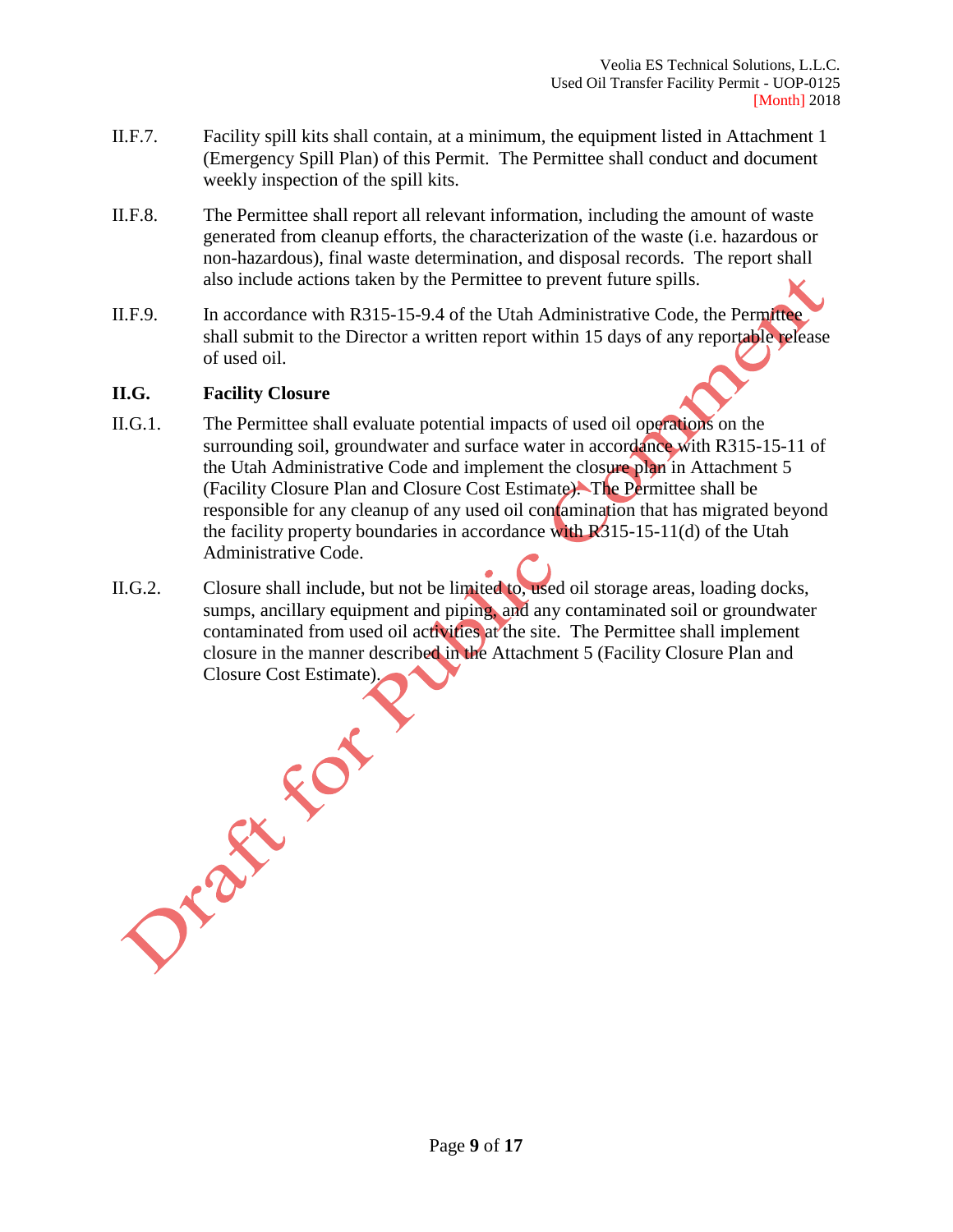# **Emergency Spill Plan**

#### **A. General Procedures**

- A.1. In the event of a release of used oil, the Veolia ES Solutions, L.L.C. (Veolia), employee will immediately take the following appropriate actions to contain and minimize the spill and the threat to life, health, environment and property:
- A.1.a. The Veolia employee will attempt to control or stop the leak if it can be done safely.
- A.1.b. Use absorbent material, booms, spill pads and dirt dams and dikes if necessary to control the material. If possible, keep spilled material out of storm drains and open waterways.
- A.1.c. Contact his supervisor and 911 emergency responders if needed.
- A.1.d. If necessary, the supervisor will contact an authorized waste remediation company for assistance with the clean- up.
- A.2. Used oil spills exceeding 25 gallons, or that pose a risk to human health and the environment, shall be reported Veolia's management, and to the Utah Department of Environmental Quality and any other applicable regulatory agency immediately after containment of the spill (Table 1).

# **Table: 1: Regulatory Agency Notification Numbers**

| <b>Regulatory Agency</b>                                     | <b>Contact Phone Number</b>          |  |
|--------------------------------------------------------------|--------------------------------------|--|
| National Response Center                                     | $(800)$ 424-8802 or $(202)$ 426-2675 |  |
| Utah Department of Environmental Quality<br>(within 24 hrs.) | $(801)$ 536-4123                     |  |

- A.3. The following information shall be provided by telephone to the Utah State Department of Environmental Quality's', 24-hour answering service at 801-536-4123:
- A.3.a. Name, telephone number and address of parties responsible for the release.
- A.3.b. Name, title and telephone number of individual reporting.
- A.3.c. Time and date of the release.
- A.3.d. Location of the release, as specific as possible including nearest town, city, highway or waterway.
- A.3.e. Description of released material found on the manifest or shipping document, along with the amount of material released.
- A.3.f. Cause of the release.
- A.3.g. Possible hazards to human health or the environment and the emergency action taken to minimize the threat.
- A.3.h. The extent of injury, if any.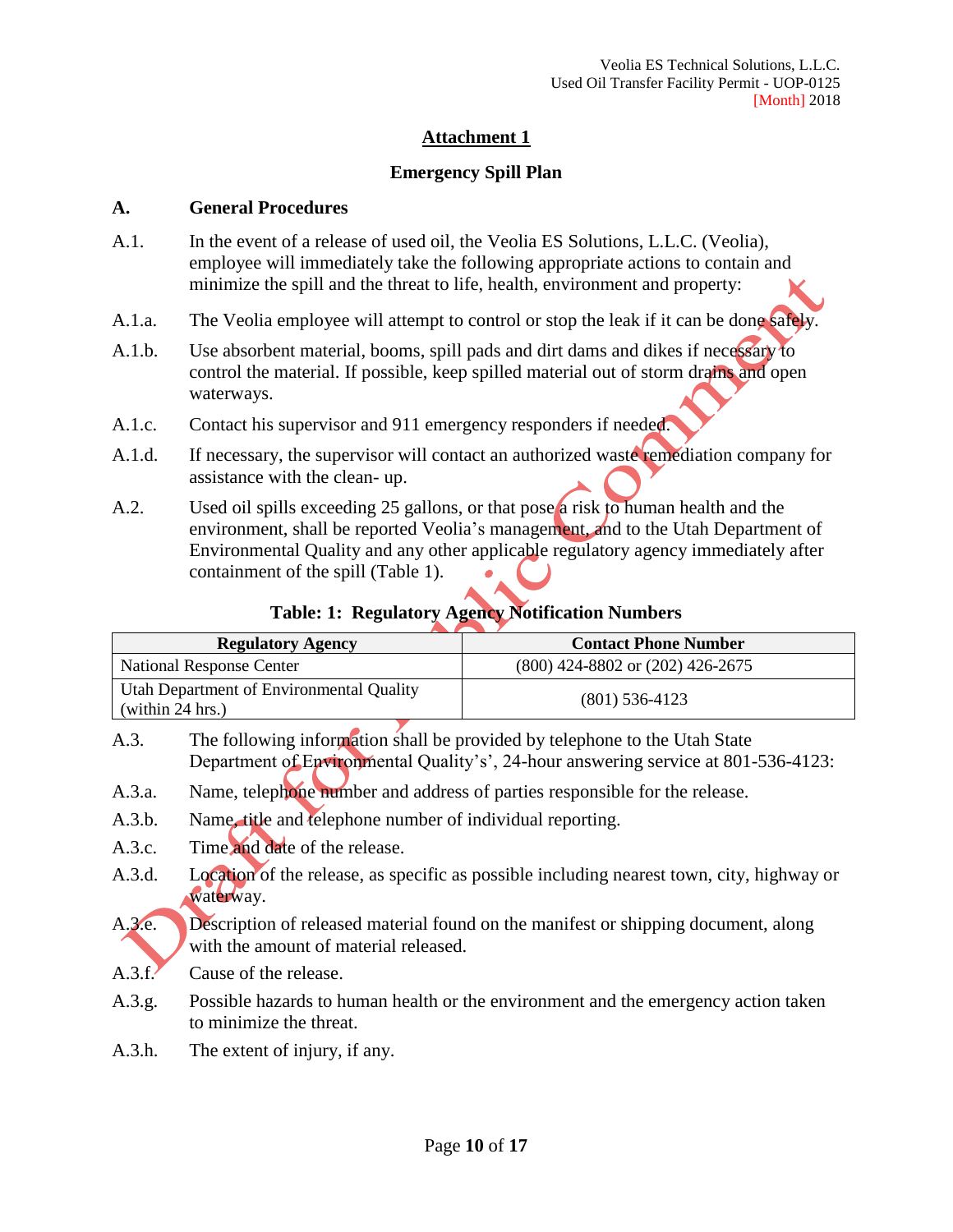- A.4. A spill report of used oil spills exceeding 25 gallons, or that pose a risk to human health and the environment, shall be submitted to the Division of Waste Management and Radiation Control within 15 days of the spill in accordance with R315-15-9.1.
- A.5. The employee shall immediately notify their Veolia supervisor, initial notification is to be made to the 24-hour emergency contacts in Table 2 below. If there are, injuries to personnel/public or the spill will require additional emergency responders to contain then all 911 to request help. The discharge notification form is included in this spill plan shall be completed by the operator after containment of the used oil, notification to emergency responders (if applicable) and Veolia's management.

| <b>Emergency Contacts Information</b> |                                                             |                                                                                              |  |  |  |  |
|---------------------------------------|-------------------------------------------------------------|----------------------------------------------------------------------------------------------|--|--|--|--|
| <b>Contact Person</b>                 | <b>Title</b>                                                | <b>Contact Information</b>                                                                   |  |  |  |  |
| Nicholas Trujillo                     | Project Manager                                             | $(801)$ 294-7111<br>(of<br>$(801)$ 678-5134<br>(cell)<br>Email: nicholas.truiillo@veolia.com |  |  |  |  |
| <b>Justin Robert</b>                  | <b>Mountain Branch</b><br><b>Field Operations</b><br>Manger | $(303)$ 885-2882 (cell)<br>Email: justin.robert@veolia.com                                   |  |  |  |  |
| Fire Response                         | <b>NA</b>                                                   | $\mathcal{D}$                                                                                |  |  |  |  |

**Table: 2: Emergency Contacts List**

A.6. The transfer facility shall **maintain** absorbents and equipment to contain a leaking containers and spills. At a minimum, each used oil transfer facility spill kit shall contain the items listed in Table 3.

# **Table 3: Spill Equipment Inventory for Transfer Facility**

| <b>Equipment Description</b>                                           | Quantity         |
|------------------------------------------------------------------------|------------------|
| Shovel, Broom, First Aid Kit and Fire Extinguisher                     | 1 Each           |
| <b>Buckets</b>                                                         |                  |
| Spill Absorbent Pads                                                   | 10               |
| Granulated Absorbent                                                   | $2 \text{ ft}^3$ |
| Absorbent Boom/oil sock                                                |                  |
| Used Oil Emergency Controls -Spill Plan with Emergency Contact Numbers |                  |

- A.7. Employees are exempted from reporting de minimis drips to management that are immediately cleaned up by the responsible employee.
- A.8. The Veolia supervisor shall be responsible to initiate and complete any reporting and notification to the required Federal, State and local agencies.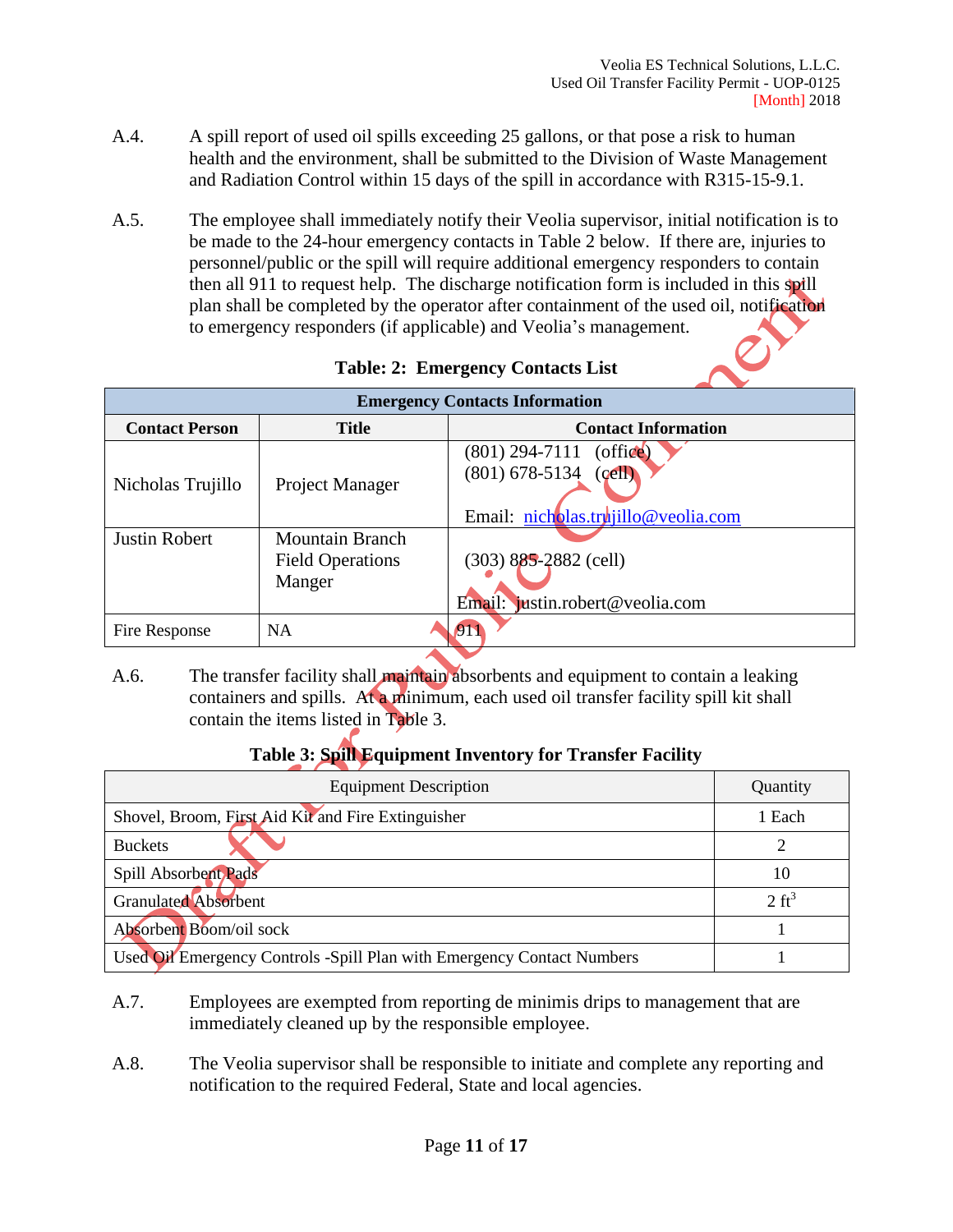# **Sampling and Analysis Plan**

## **A. Bulk and Drum Sample Collection Requirements**

- A.1. The Permittee shall collect a representative sample from containers to determine the halogen content when required by Condition II.A in accordance with the sampling collection procedures in Attachment 4. Sampling personnel shall be trained on appropriate sampling methods for each type of container and matrix.
- A.2. Bulk containers of used oil must be sampled and analyzed individually. Composite sampling is not allowed.

# **B. Halogen Field Screening Methods**

- B.1. The Permittee shall screen used oil or oily water subject to R315-15 of the Utah Administrative Code in accordance with the following requirements:
- B.1.a. CLOR-D-TECT<sup>®</sup> halogen test kit (EPA Method 9077) for oil containing less than 20% water; or
- B.1.b. HYDROCLOR- $Q^{\circledast}$  test kit if the oil contains between 20% and 70% water using the following conversion formula:

*True Halogen Concentration = Reading Syringe + [(10 + ml oil in sample)/10]*

**Example**: sample contains 6 ml water and 4 ml oil (60% water) and the syringe reading is 2,000 ppm, then the true concentration is:

*2,000 ppm [(10 ml + 4 ml)/10] = 2,800 ppm*

B.1.c. HYDROCLOR-Q test kit without correction for oil containing greater than 70% water.

# **C. Quality Control Sample**

**C.**1. The CLOR-D-TECT® kit (Method 9077 of SW846) requires that a quality control sample (duplicate) be analyzed for each sampling event.

# **D. Halogen Laboratory Analytical Methods**

D.1. When relying on laboratory testing, the Permittee shall submit a representative used oil sample to a Utah-certified laboratory to analyze for total halogen concentrations using Method 9076.

# **E. Rebuttable Presumption**

E.1. The Permittee may rebut the hazardous waste presumption in accordance with R315- 15-4.5 of the Utah Administrative Code if the Permittee can demonstrate that the used oil does not contain significant concentrations of any of the halogenated hazardous constituents listed in Appendix VIII of EPA CFR 40, Part 261 which includes volatiles, semi-volatiles, PCBs, pesticides, herbicides and dioxin/furans.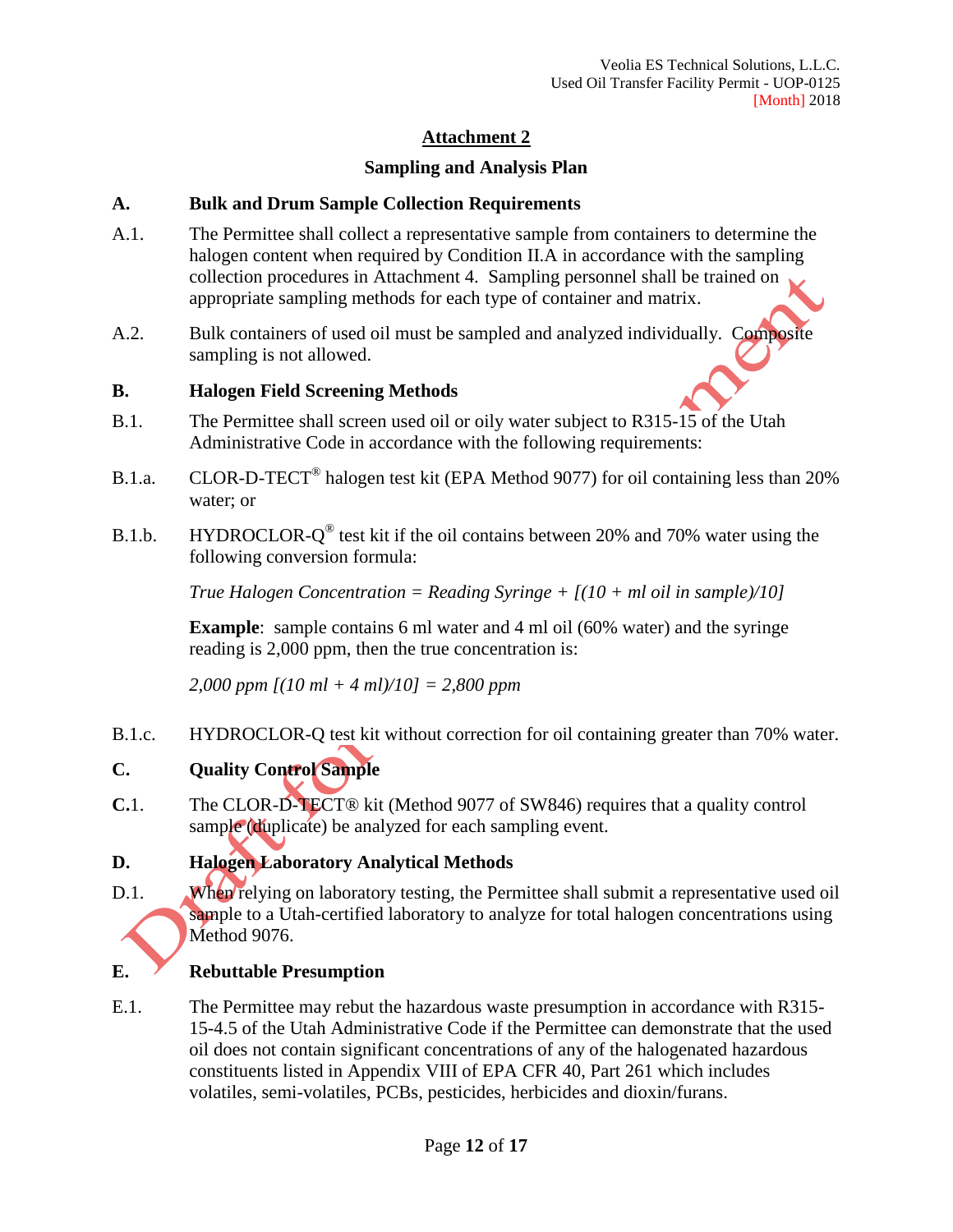## **F. PCB Contaminated Used Oil**

- F.1. The Permittee shall obtain analytical results of dielectric oil used in transformers and other high voltage devices, verifying the PCB concentrations are less than 50 mg/kg prior to loading and storing the used oil in the rail cars.
- F.2. Used oil shall not be diluted to avoid any provision of any federal or state environmental rules.
- F.3. Unless tanks, containers, and piping that previously contained PCB-contaminated material are decontaminated as described in 40 CFR 761 Subpart S prior to transferring used oil, the used oil is considered to have been mixed with  $PCB<sub>t</sub>$ contaminated material in accordance with R315-15-18 and 40 CFR 761 Subpart S.
- F.4. Laboratory testing for PCBs shall be conducted in accordance with R315-15-18(d) of the Utah Administrative Code when used to satisfy any requirements of R315-15 of OF OF ReView Co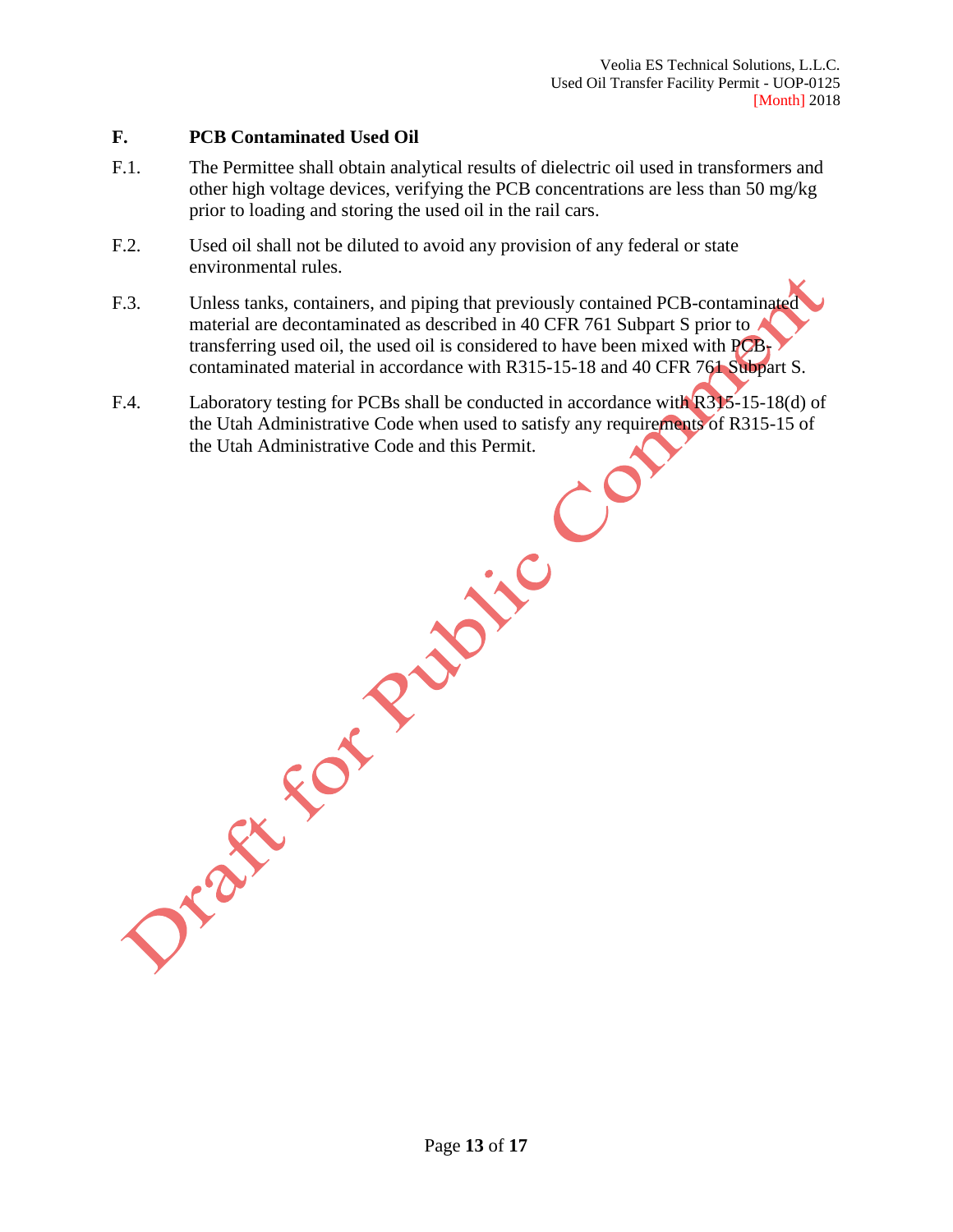# **General Site Plan**

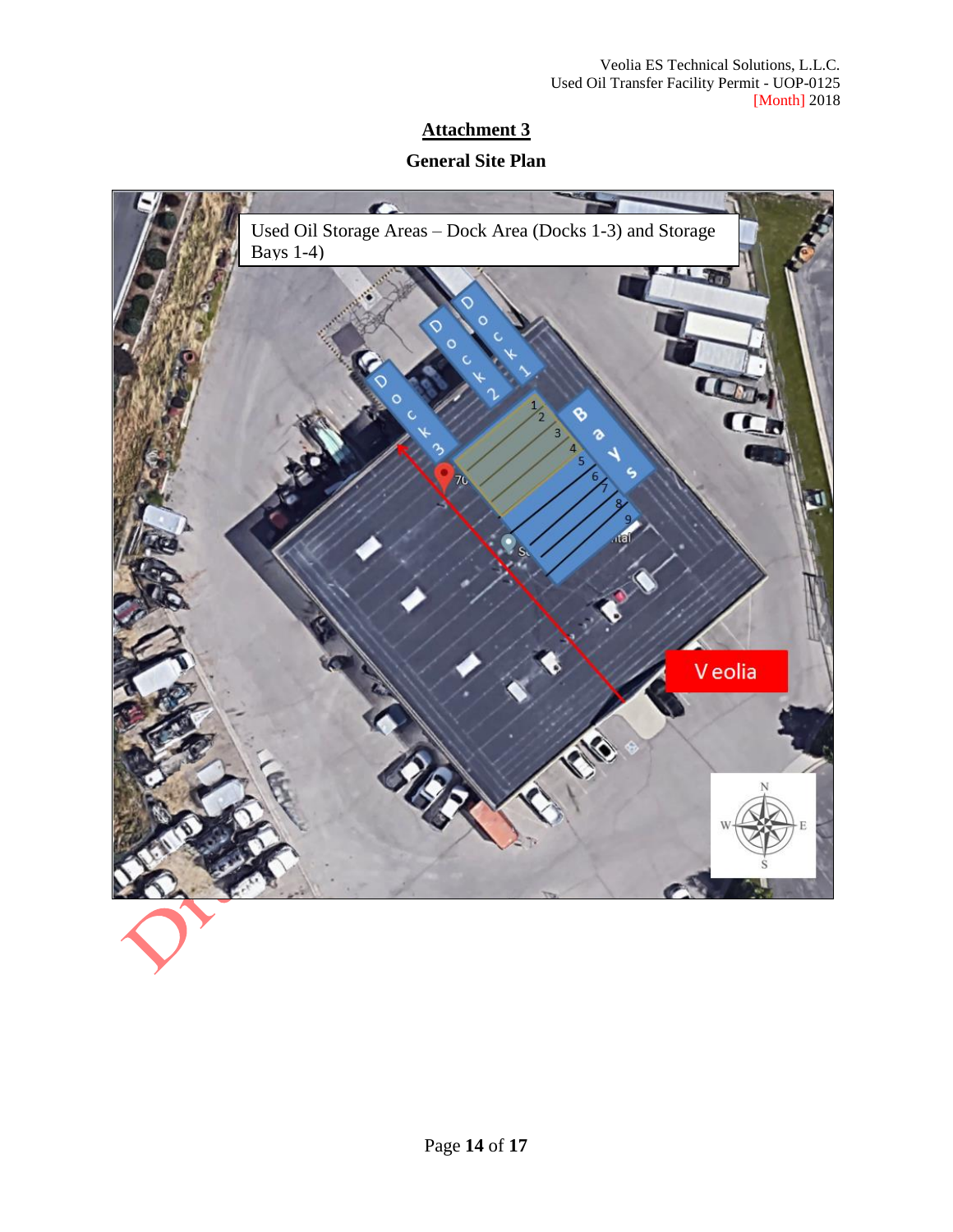#### **Sample Collection Procedures**

#### **A. Drums/Containers < 375 gallons Sampling Procedure**

A.1. Sampling Method ASTM- ASTM-D7831 – COLIWASA Sampling Device

COLIWASA Sampling Device: Glass or Polypropylene/ plastic type tube or "tank" sampler with a stopper at one end attached by a rod running the length of the tube to a locking mechanism at the other end.

A.2. Step 1

Open the COLIWASA by placing the stopper mechanism or inter tube in the open position.

A.3. Step 2

Lower the tapered end of the outer sampling tube in the liquid at a rate that allows the liquid level inside and outside to the tube to equalize. If the level of the liquid in the sample tube is lower than that outside the sampler, the sampling rate is too fast and a non-representative will result.

A.4. Step 3

Use the stopper or tube mechanism to close the COLIWASA when it has reached the desired depth.

A.5. Step 4

Put entire contents into a container, mix sample, fill sample jar and label sample jar.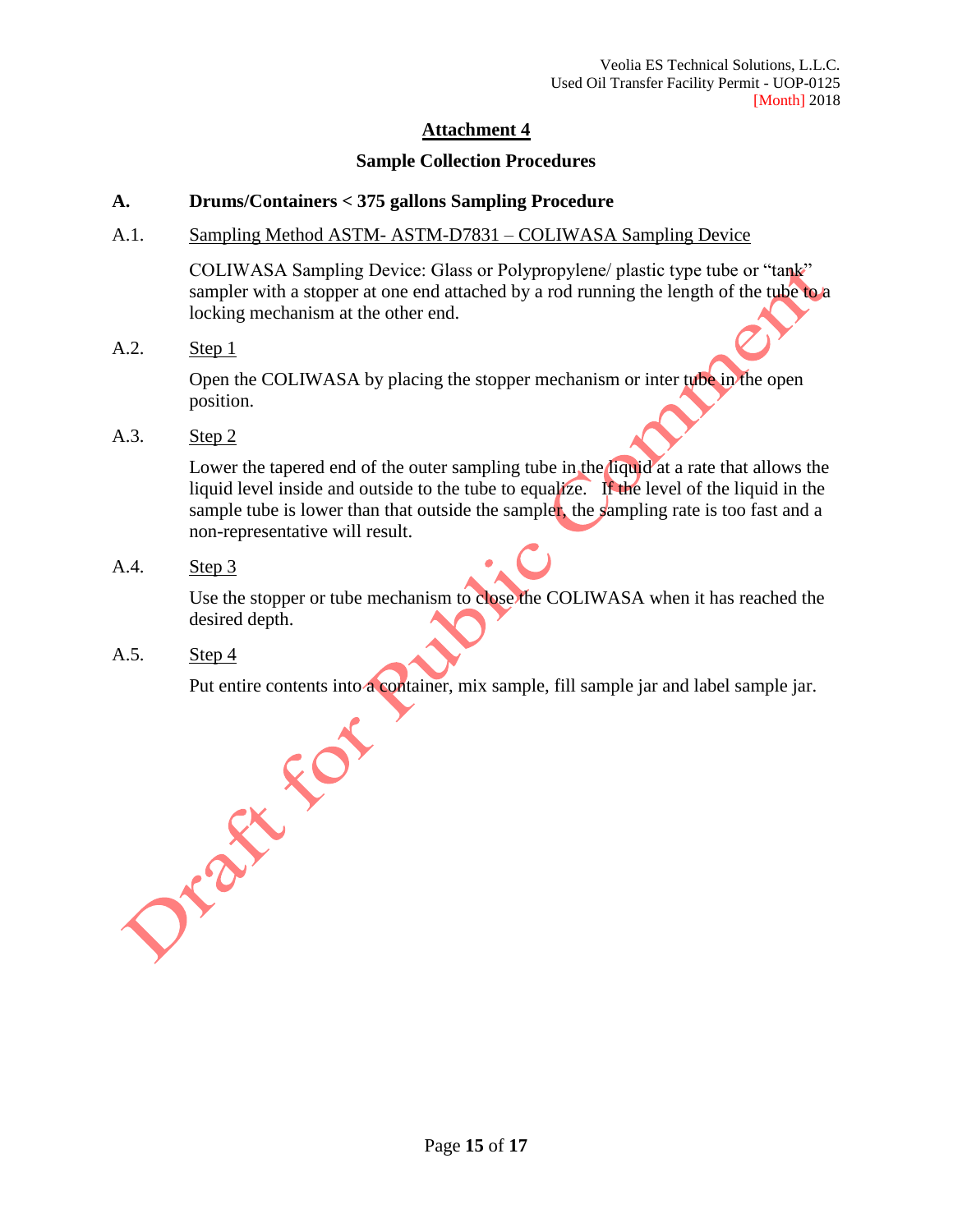# **Facility Closure Plan & Closure Cost Estimate**

# **A. Facility Decommission**

- A.1. The Permittee shall remove all containers of used oil, used oil filters and any oil contaminated solids or liquids from the facility.
- A.2. Used oil sent for recycling under R315-15 of the Utah Administrative Code shall be transported from the facility by a Utah permitted used oil transporter and delivered to a used oil facility regulated under CFR Title 40 Part 279.
- A.3. The Permittee shall determine if the used oil is a hazardous or non-hazardous waste when the used oil is sent for disposal in accordance when used oil or used oil contaminated media (i.e. decontamination rinsate, oily rags, contaminated soil or groundwater in accordance with R315-261-262 of the Utah Administrative Code. All waste shall be sent to an appropriate disposal facility approved by the Director.

# **B. Soil Ground and Surface Water Investigation**

B.1. The Permittee shall investigate for any potential impact of used oil operations conducted at the facility on surrounding soils, groundwater and surface water. Soil and groundwater samples shall be tested for PCBs, RCRA 8 metals, semi-volatiles and volatiles. The Permittee shall submit a Level IV analytical data package with the testing results from a Utah certified laboratory within 30 days of receipt to the Director for review and approval.

# **C. Final Closure Report and Closure Verification Costs**

- C.1. The Permittee shall submit an updated Closure Plan to the Division, for approval by the Director, prior to initiating closure activities.
- C.2. Within 60 days of completion of cleanup and closure, the Permittee shall submit to the Director, by registered mail, certification that the facility has been closed in accordance with the approved closure plan. An independent, Utah- registered professional engineer and the Permittee shall sign the closure certification.
- C.2. Additional sampling and remediation may be required by the Director to verify that cleanup and closure has been completed in accordance with R315-15 of the Utah Administrative Code.

# **D. Closure Cost Estimate for Financial Assurance**

D.1. Prior to issuance of this Permit the Permittee shall have a financial mechanism in place for the estimated cleanup and closure costs in the amount specified in Table 1 (Estimate of Cleanup and Closure Costs) in accordance with R315-15-10 through 12 of the Utah Administrative Code and this Permit.